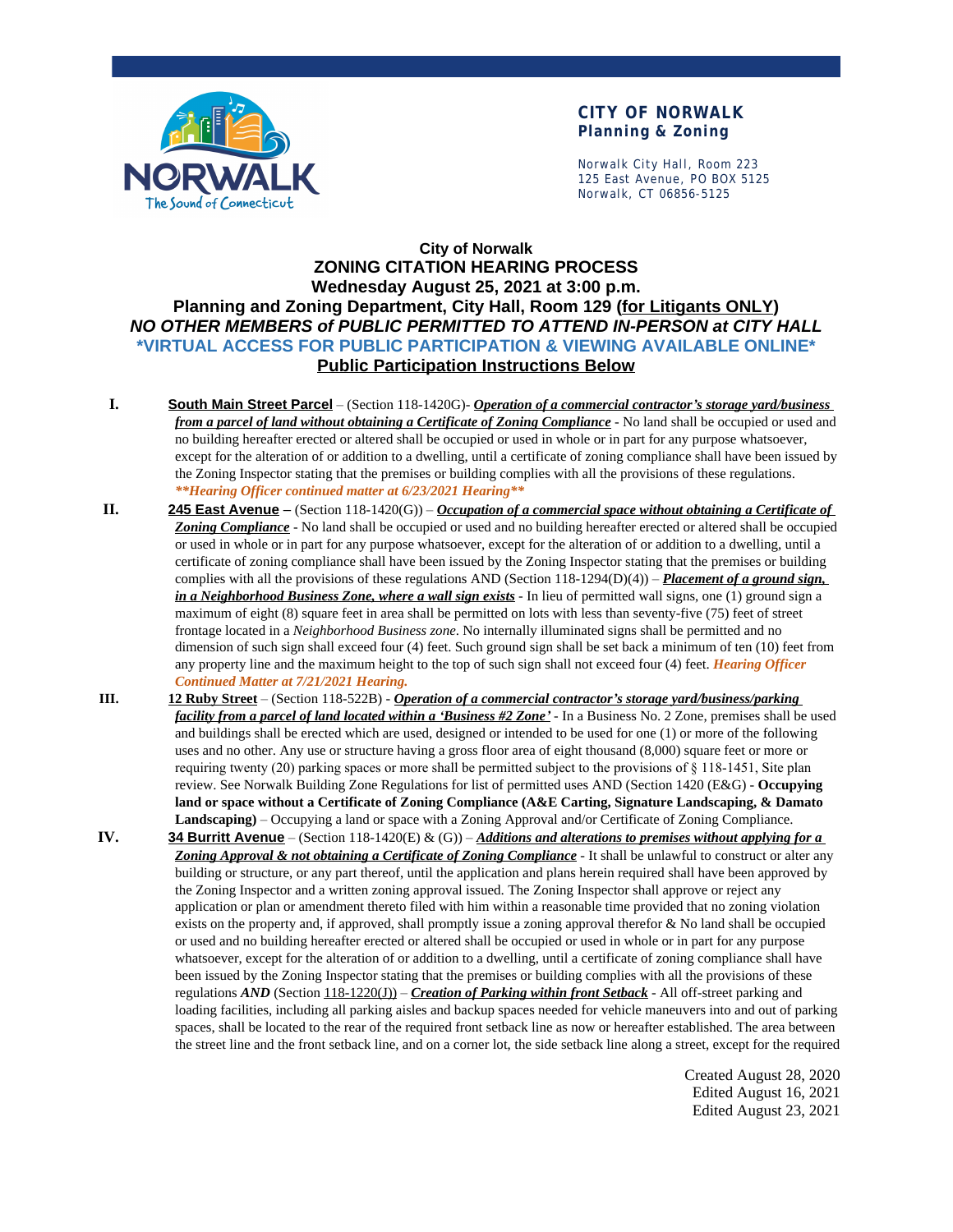

#### **CITY OF NORWALK Planning & Zoning**

Norwalk City Hall, Room 223 125 East Avenue, PO BOX 5125 Norwalk, CT 06856-5125

access driveway and pedestrian sidewalk leading from the street to the off-street parking and loading area, shall be landscaped with lawns or other appropriate planting. *Hearing Officer Continued Matter at 7/21/2021 Hearing.*

**V. 16 Devon Avenue** – (Section 118-1420 (E), (F), & (G)) – *Additions/Alterations to structure without applying for, obtaining a Zoning Approval & obtaining a Certificate of Zoning Compliance (conversion of garage to living space)* – AND (Section 118-1220(J)) – *Creation of parking within the front setback* - All off-street parking and loading facilities, including all parking aisles and backup spaces needed for vehicle maneuvers into and out of parking spaces, shall be located to the rear of the required front setback line as now or hereafter established. The area between the street line and the front setback line, and on a corner lot, the side setback line along a street, except for the required access driveway and pedestrian sidewalk leading from the street to the off-street parking and loading area, shall be landscaped with lawns or other appropriate planting.

**VI. 3 Apple Tree Lane** – (Section 118-1420(E) & (G)) – *Additions and alterations to premises without applying for a Zoning Approval & not obtaining a Certificate of Zoning Compliance (specifically contravention to Zoning Approval, work without Approval, & additional scope without approval)* - It shall be unlawful to construct or alter any building or structure, or any part thereof, until the application and plans herein required shall have been approved by the Zoning Inspector and a written zoning approval issued. The Zoning Inspector shall approve or reject any application or plan or amendment thereto filed with him within a reasonable time provided that no zoning violation exists on the property and, if approved, shall promptly issue a zoning approval therefor & No land shall be occupied or used and no building hereafter erected or altered shall be occupied or used in whole or in part for any purpose whatsoever, except for the alteration of or addition to a dwelling, until a certificate of zoning compliance shall have been issued by the Zoning Inspector stating that the premises or building complies with all the provisions of these regulations *AND* (Section 118-310B) – *Creation of a second unit within a single-family residence; use not permitted in zone)* - Principal uses and structures within a AAA Residential Zone; premises shall be used and buildings shall be erected which are used, designed or intended to be used for one (1) or more of the following uses and no other as described in this section (see section within Norwalk Building Zone Regulations for uses of this section) – *AND* (Section 118-1130) – *Placement of fill & excavation of material from property, without obtaining a 'Fill & Excavation Approval' from the Department of Public Works & Planning & Zoning* - The purpose of these excavation and fill regulations is to regulate the excavation, filling, and grading of land as an activity requiring a permit in order to preserve and protect the land as a natural resource, to safeguard life, limb, property and the public welfare, and to preserve the natural environment and the stability of hillsides.

**VII. 18 Coldspring Street** – (Section 118-350(B)(4)(d) – *Storage of a recreational vehicle not satisfying the front yard requirements of the zone & not effectively screened from the street* - Storage of recreational vehicles owned or leased by the OCCUPANT of the dwelling, provided that such vehicles are located in accordance with the front yard requirements of this zone and are effectively screened from view from the street and adjacent properties to the satisfaction of the Zoning Inspector AND (Section 118-350(B)(4)(l) – *Improper storage of an unregistered vehicle, or multiple unregistered vehicles* - Storage of not more than one (1) unregistered motor vehicle, provided that such

> Created August 28, 2020 Edited August 16, 2021 Edited August 23, 2021